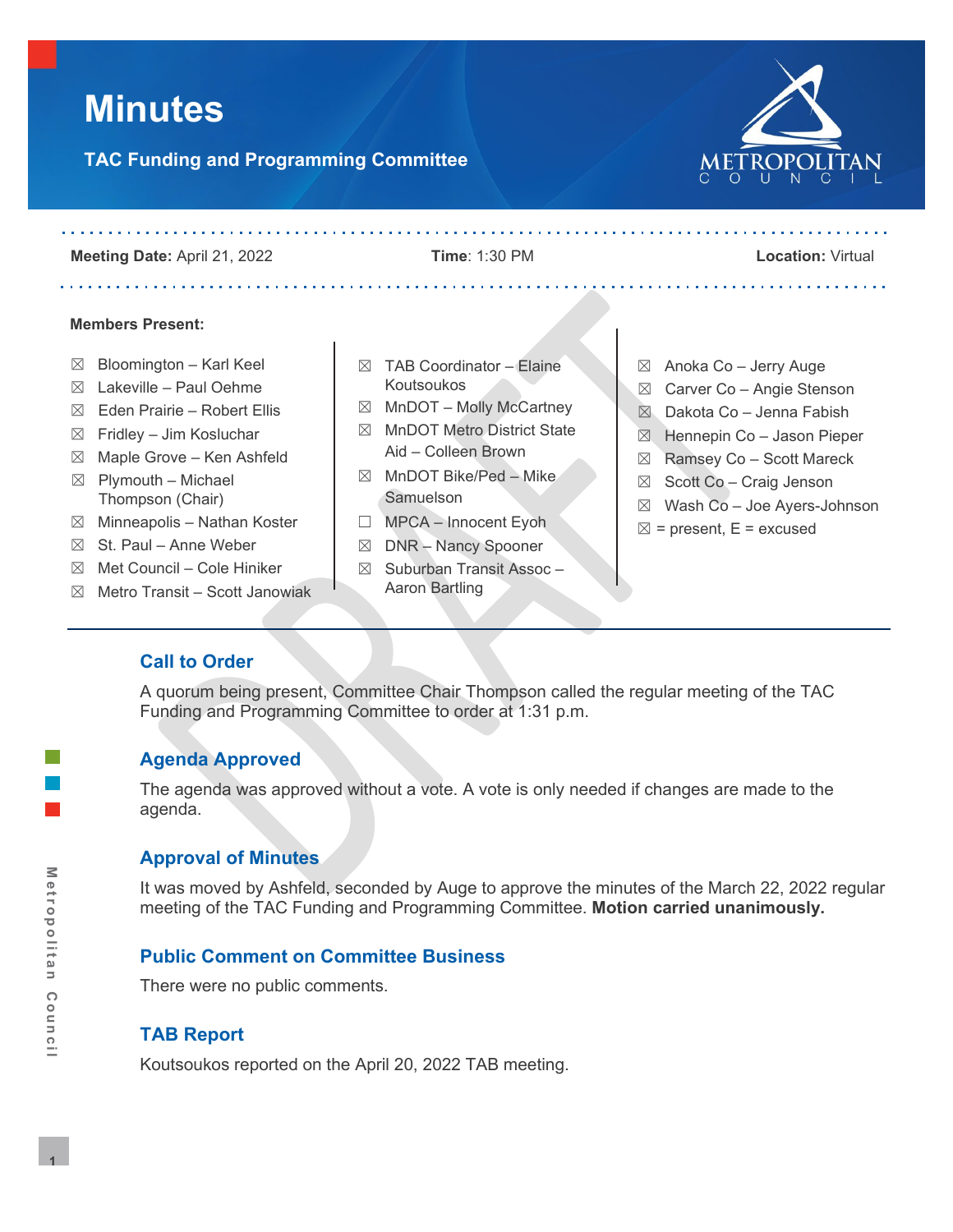#### **Business**

#### 1. **2022-19**: [St. Paul Vento Elementary Safe Routes to School Scope Change.](https://metrocouncil.org/Council-Meetings/Committees/Transportation-Advisory-Board-TAB/TAB-Technical-Advisory-Committee/TAC-Funding-and-Programming-Committee/2022/TAC-Funding-Programming-4-21-22/2022-19_AT_StPaulVentoScopeChange.aspx)

It was moved by Mareck, seconded by Keel, that the Funding & Programming Committee recommend that TAB approve the City of Saint Paul's scope change request to remove the connection from the Gateway State Trail to Arkwright Street on its Bruce Vento Elementary School Safe Routes to School project (SP # 164-591-004).

Barbeau presented the TIP amendment to remove a connection between the Gateway State Trail to Arkwright Street. This connection was originally to be completed by the City, but now will be completed by the Minnesota Department of Natural Resources one year earlier.

**Motion carried** unanimously**.**

#### **Information**

1. IIJA Funding and Regional Solicitation (Molly McCartney, MnDOT and Steve Peterson, MTS)

McCartney discussed the IIJA, the authorization, and the appropriation process. MnDOT is awaiting approved formula fund numbers and new program funding levels. MnDOT's programming update workgroup will be reviewing the funding. Peterson discussed the HSIP competitive funding opened and that HSIP has received a large increase in funding. McCartney also noted that the Fiscal Year 2022 funds will be used by MnDOT to fund the Twin Ports interchange project in Duluth, but that the funding will be returned to the Twin Cities Metro the next year. Peterson added that the Met Council will be receiving additional money, including \$6.5 million for carbon reduction.

Pieper asked about local match funding in the state legislature. McCartney replied that there is an increase in money to Minnesota, but MnDOT requires authorization from the state and that both house and senate bills include increased spending ability.

Keel asked about how this new money can be used. McCartney replied that the bulk of this money will remain as formula funds but there are going to be new avenues for access to this money. There will be an increase in formula targets, new programs for bridges and carbon but that the details of the flow of this money are still being determined. There is a carbon reduction workgroup which will focus on the new carbon reduction funding. MnDOT will also work with local units that will aid local partners in accessing the 18 discretionary grant programs, some of which are new. Peterson added that the EV charging will likely be one program and that there are Metro representatives on all these MnDOT work groups. In future meetings, there will be more reporting on these details. McCartney did note that the senate omnibus bill includes language to prevent trunk highway funds from going to electrification, of which there is \$68 million in the IIJA.

Samuelson noted that one of the new grant programs, [Safe Streets and Roads for All,](https://www.transportation.gov/grants/SS4A/webinars) has not released their notification of funding opportunity (NOFO) but that there are upcoming webinars. Chair Thompson also discussed the [Multimodal Project Discretionary Grant](https://www.transportation.gov/grants/multimodal-project-discretionary-grant-notice-funding-opportunity) and the available NOFO. McCartney reminded local units that MnDOT has a process to request letters of support through Brad Utecht and that people may contact her to provide contact information.

Koster asked whether the new focus on safety and mobility options in the IIJA will influence the Met Council's funding level allocations within Regional Solicitation. Peterson responded that one of the most direct ways will be the addition of the carbon reduction program with \$6.5 million coming in 2022 that could be used for Regional Solicitation projects that meet the eligibility criteria. Chair Thompson encouraged committee members to stay involved in TAB conversations.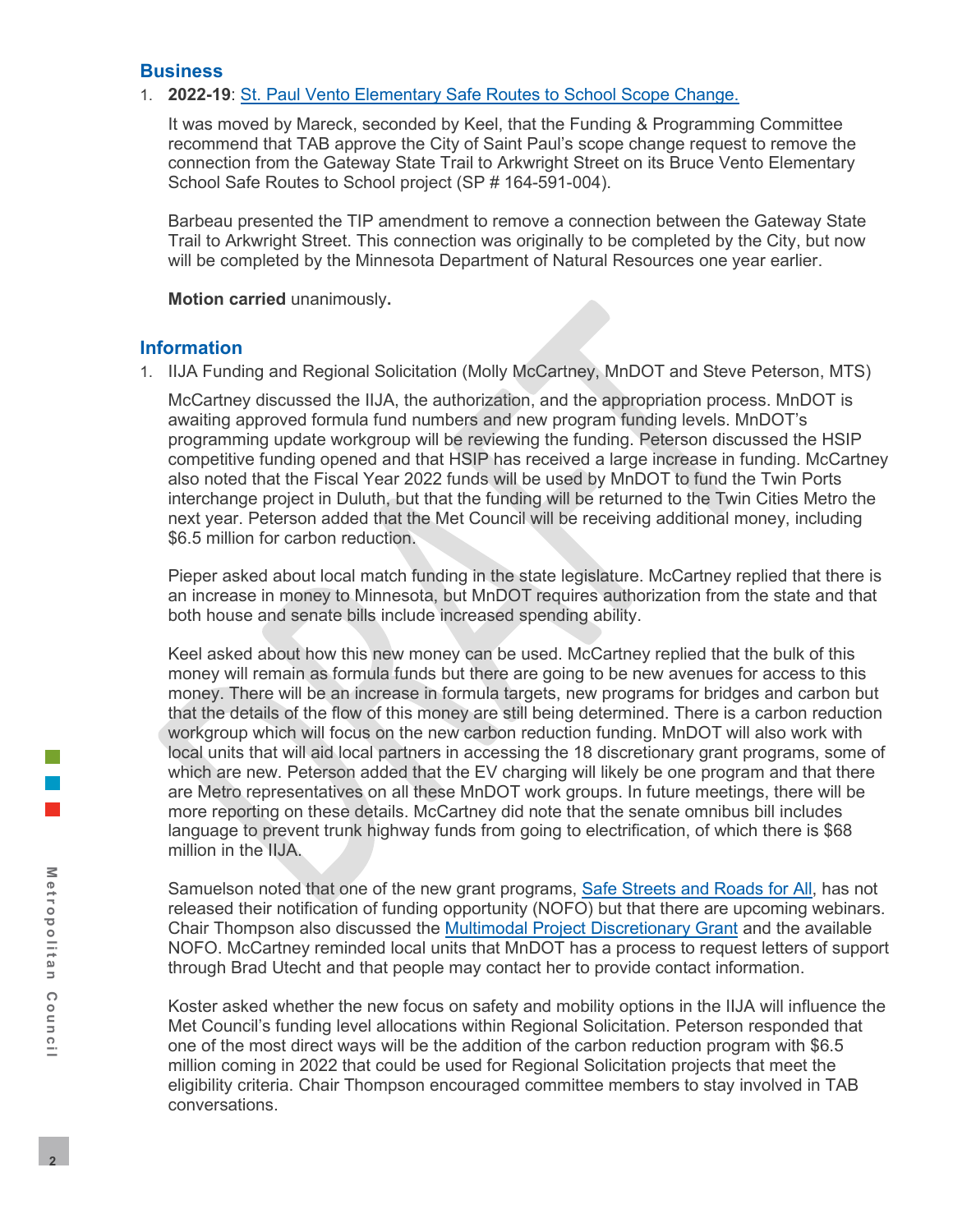This item will have a formal presentation at the May Funding & Programming Committee meeting.

2. 2022 Regional Solicitation Scoring Committees (Joe Barbeau, MTS)

Barbeau presented the scoring process for Regional Solicitation (RS), including the list of project chairs and the scoring committee selection process. Barbeau requested the Funding & Programming committee members suggest staff for scoring committees and noted there will be 60 to 70 scorers required. Equity and housing committee scorers are also needed and encouraged to have relevant experience in these areas and will need to commit to more time to scoring due to the complexity of these measures.

Chair Thompson asked how the committees will be staffed. Barbeau responded that Technical Advisory Committee and Funding & Programming committee members will be encouraged to volunteer and then MTS staff will look outside these groups to fill any vacant positions. Barbeau will also prepare draft rosters, allow the committee chairs to provide feedback, and then finalize. Koutsoukos added that there will be a very quick turnaround between staffing these committees and beginning scoring. Staff is now reviewing applications for qualification and will soon notify any applicants which have been disqualified. Any disqualified applicants will be able to appeal at the May Funding & Programming meeting and then committees will meet in May for completion in mid-July. In August, the scores will be brought to Funding & Programming and applicants can then appeal their scores.

3. Virtual Meetings, Live Streaming, and Potential Schedule Change.

Brandt-Sargent discussed the Metropolitan Council's return to office and in-person meetings. Due to TAC and its committees' by-laws, Funding & Programming is allowed to continue virtual meetings. Staff determined Funding & Programming will continue virtually through August and then reevaluate the need and desire to return to in-person meetings or remain virtual. Brandt-Sargent also noted that the Funding & Programming committee meetings will begin live streaming in May, which will create a few logistical changes, including removing the current calendar invite, replacing with a calendar hold, and then a monthly invite with the Webex link to participate.

Koster noted that a large amount of time would have to be dedicated to travel with a return to in-person meetings and asked whether hybrid options would be available. Koutsoukos replied that TAC and its committees can either be in-person or virtual, but that under current law, no hybrid option would be available. Jenson requested a vote on in-person/virtual meetings in August. Chair Thompson said he will include discussions with the TAC Executive Committee to ensure Funding & Programming is consistent with the Planning Committee.

Brandt-Sargent also discussed a potential schedule conflict with the Information Services people who will be live streaming the meeting and requested feedback on moving the meetings to 1 PM from 1:30 PM. **Chair Thompson directed staff to move the meeting time to 1 PM.**

## **Other Business**

Hiniker discussed the upcoming Transportation Policy Plan (TPP) technical working group, which will meet regularly over the next few years during the TPP update process. This working group will generally meet in place of the Planning Committee, unless there are business items that require action. Every agency with representatives on Planning if they want that member or to assign another member to the committee to serve on this working group. Hiniker added that there will be follow up emails on these changes and there will be a formal presentation at the Technical Advisory Committee and the Transportation Advisory Board next month.